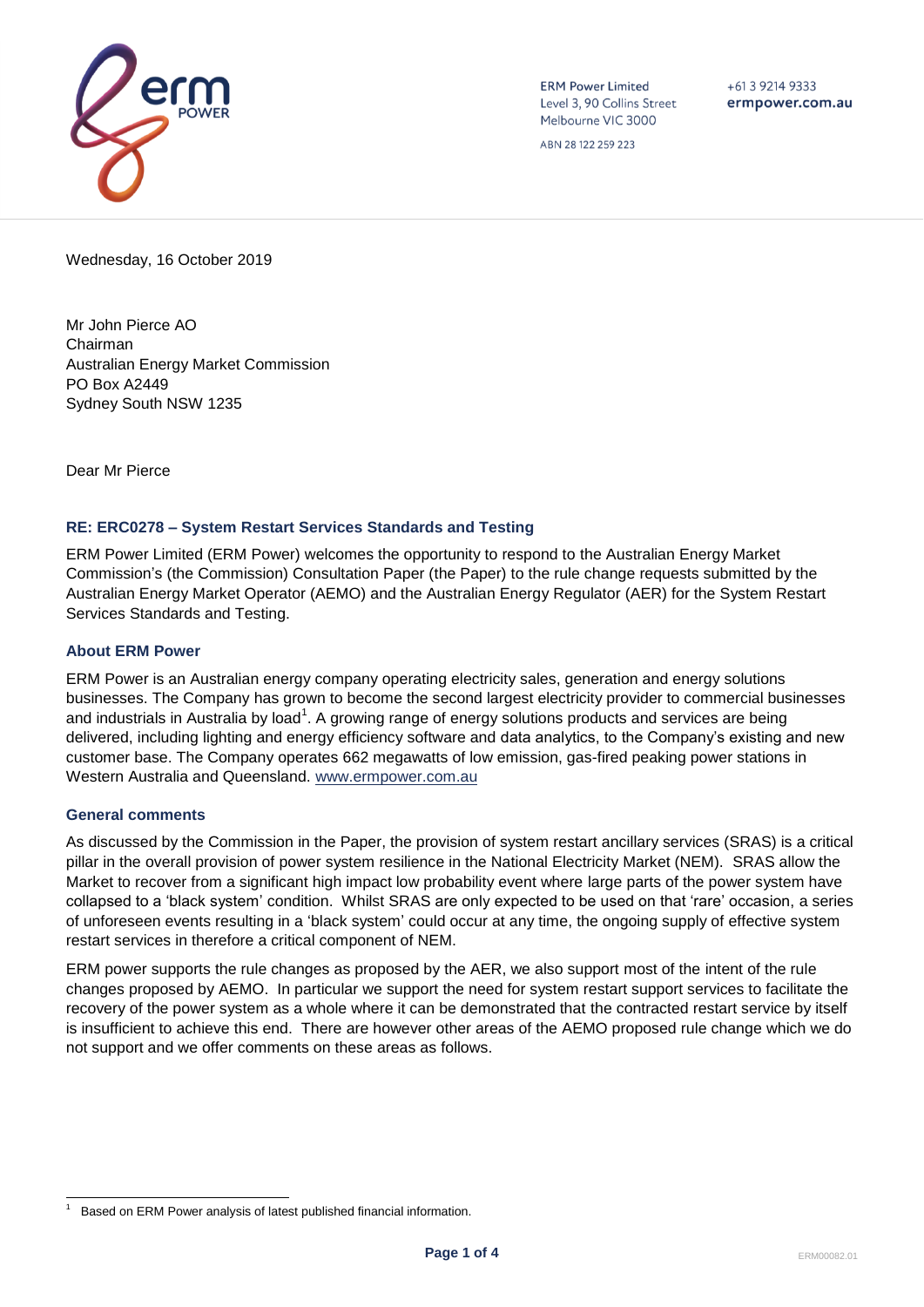

### **Assessment framework**

ERM Power supports the proposed assessment framework as detailed by the Commission in section 4 of the Paper. The NEM is transitioning at a rapid pace from a somewhat legacy centrally designed landscape where consumers were supplied by a small number of dispatchable large capacity and smaller capacity support generators to manage demand variability or large generator failure, to a market containing a large number of small generators, distributed energy resources and the evolution of the prosumer where large amounts of this capacity is unable to be accurately dispatched by the market operator. We believe that any changes to the design of the rules surrounding the framework for the procurement of system restart services must not only ensure the flexibility to be able to respond to changing market conditions in the future, but also contain a robust governance arrangement so that consumers, participants and other stakeholders are confident that the procurement process acts in the best interest of consumers.

In addition, in considering the proposed rule changes, the Commission must ensure that the economic benefits derived by consumers are greater than any additional implementation and ongoing costs arising from the proposed changes compared to the current procurement framework. This will require a large level of detailed assessment by the Commission to determine the costs to consumers of both the existing framework and the proposed changes if the proposed rule changes are to be approved in a number of areas.

### **Expansion of the definition of SRAS**

ERM Power supports AEMO's proposed change to amend the definition of SRAS to allow the contracting of an electrical energy supply facility, as opposed to a generating unit, to deliver electricity to either its connection point or a point in the network, without taking supply from any part of the power system following disconnection, from which sufficient supply can be made available to other generating units to enable their efficient restart. In considering the required SRAS outcome, we believe it is critical that any contracted electrical energy supply facility is of sufficient size to enable the timely restart of other generating units. Under any 'black system' condition a critical outcome of any system restart plan is to ensure that re-establishment of supply of electrical energy to generating unit auxiliaries occurs as quickly as possible. Delays in re-establishing this supply could have significant impact where the timely return to service of generating units is disrupted and as a result delayed for days resulting in ongoing interruptions to supply reliability for consumers.

We also support AEMO's proposed rule change to enable the contracting of system restart support services (SRSS) to facilitate the restart of the power system where it is demonstrated that this leads to the most efficient outcome for consumers. We are however concerned by AEMO's proposal that SRSS be prescribed in AEMO's SRAS Guideline as opposed to the National Electricity Rules (the rules). We believe that System Restart Support Services or SRSS would be better prescribed as a separate service within the Rules with guidance provided by the Reliability Panel in the System Restart Standard regarding the types of services and their economic procurement.

On the question of procurement of SRAS or SRSS from network service providers (NSP's), provided that provision of these services is demonstrated to be ring fenced and receive no cross subsidy from the NSP's regulated revenue, we would have no objection to supply of these services by a NSP. Any rule changes proposed in this area must ensure that consumers do not pay twice for the provision of an identical service, where the NSP can provide a service using existing regulated network infrastructure, then the service should be provided free of charge as part of the NSP's agreed system restart plan.

We note one area of AEMO's proposed SRAS and SRSS capabilities that we believe warrants change.

 Energise sections of transmission network so as energise auxiliaries of sufficient non-black start generating systems (to collectively provide a minimum restart path to load restoration).

We believe that reference to 'non-black start' should be removed from the proposed capability to ensure that contracted SRAS facilities are capable of restoring auxiliary supplies to any generating system.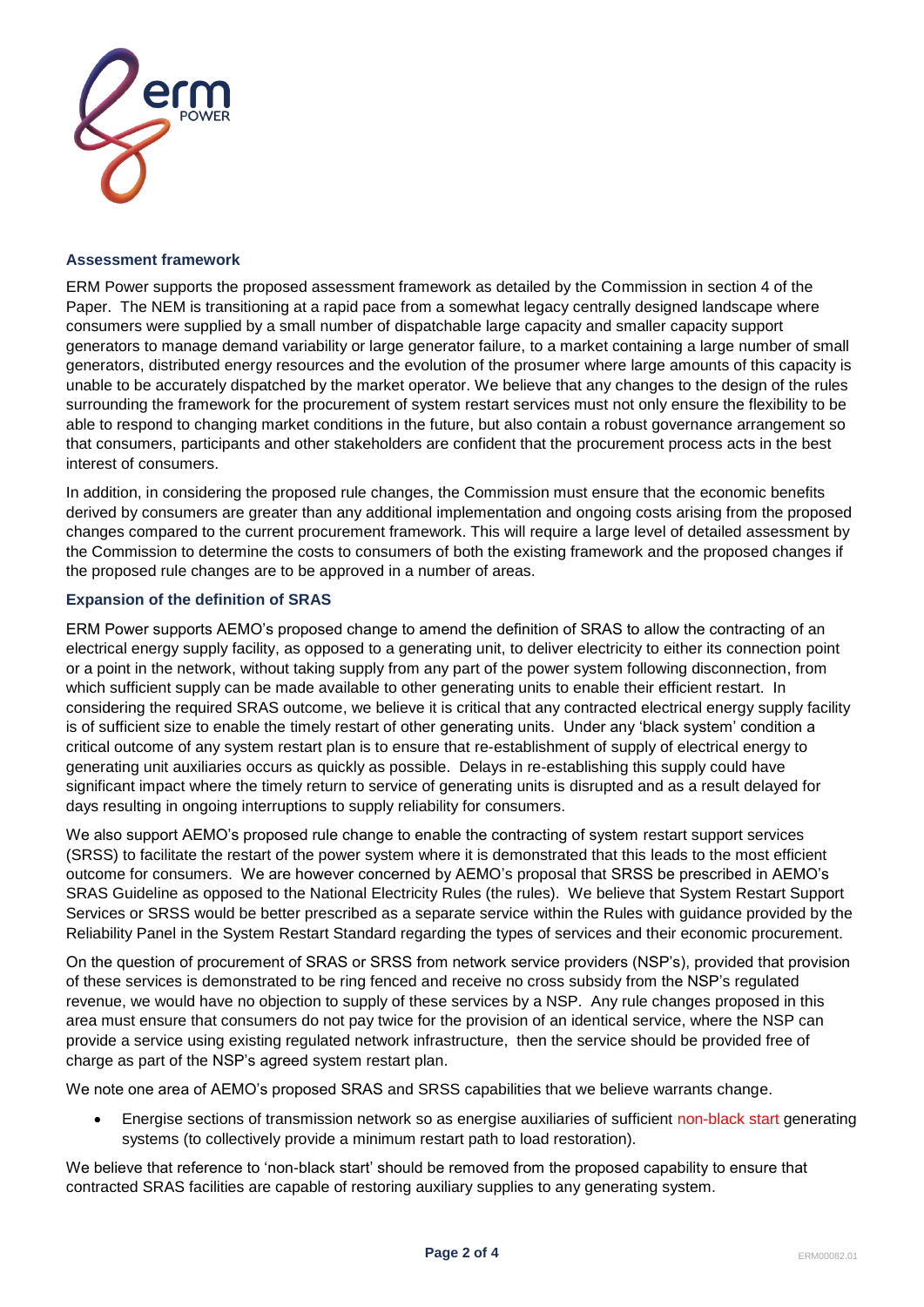

# **Changes to the SRAS procurement framework**

ERM Power does not support AEMO's proposed change to the SRAS procurement framework. We believe that the reasons behind the decision to implement the current SRAS Procurement Objective in 2015 remain relevant to the current and future NEM. The SRAS procurement objective includes the requirement for the Reliability Panel, not AEMO, to consider the National Electricity Objective in consulting on and developing the system restart standard (SRS). We believe that the Reliability Panel remains best placed to consider the long term interests of consumers which will include the assessment of the required economic trade-offs. We do not believe that a market operator is better placed to consider the assessment regarding this. The market operator role should remain solely focused on procuring SRAS, and in the future potentially SRSS, that matches the requirements of the SRS, at the lowest cost possible.

AEMO has argued that the Rules themselves inhibit AEMO's ability to procure the most efficient SRAS over the long term through various mechanisms, it is unclear to ERM Power if this is the case or if AEMO's interpretation of the Rules is leading to artificial barriers in AEMO's view of what would constitute efficient long term SRAS procurement. By way of example, it is AEMO internal processes that determine the length of any SRAS contract and the number of parties to be contracted, not the Rules or the SRS. AEMO also determine the significant information provision and technical requirements for any potential new SRAS provider that must be completed before provision of any SRAS by the new provider is considered by AEMO. If AEMO is concerned about the lack of new entrants, longer contract duration may allow the recovery of capital expenditure associated with the provision of SRAS such that the yearly costs for a new entrant are lower than an existing supplier.

# **Changes to testing of SRAS**

ERM Power supports some of AEMO's proposed changes in the area of SRAS testing. AEMO has stated that due to ongoing changes in the power system they believe extended restart path testing needs to be undertaken. AEMO would have the sole discretion under the Rules to determine the extent of any testing regime including participants mandated to participate. AEMO have indicated that the benefits and potential costs of their proposed extended testing are difficult to quantify, but believe the benefits to the power system as a whole outweighs the potential significant costs imposed on participants, some of which will not be SRAS or potentially SRSS providers. Whilst ERM Power accepts that due to the ongoing transition of the power system, extended testing of possible restart paths may be beneficial, we reject the proposal that participants who are not SRAS or potentially SRSS providers receive no compensation for participating in the tests.

In the rule change request, AEMO have proposed that NSP's be excluded from the market impact component of regulatory incentive schemes associated with any SRAS testing outages and that NSP's be able to recover their efficient costs of extended network testing through prescribed transmission services. Given that the extended testing would be conducted at the same time as testing of contracted SRAS, contracted SRAS and potentially SRSS providers would receive payment in accordance with the payment schedule in the SRAS/SRSS contract for participating in the test. We believe that it is inconsistent for AEMO to then propose that other participants mandated to participate in the test receive no compensation towards what may be significant costs imposed on a participant by AEMO's proposed mandatory participation.

We also reject AEMO's assertion that the proposed extended SRAS testing is in any way similar to the requirements of clause 5.7.6 - Tests of generating units requiring changes to normal operation. In the case of 5.7.6, generators must conduct a test under clause 5.7.6 at the next scheduled outage of the relevant generating unit and in any event within 9 months of the request at a time as determined by the generator. Clause 5.7.6 allows the generator to determine the best timing for any test so as to minimise overall cost. In the case of the proposed extended SRAS test, the participant would be mandated to participate in the test at a time chosen by AEMO.